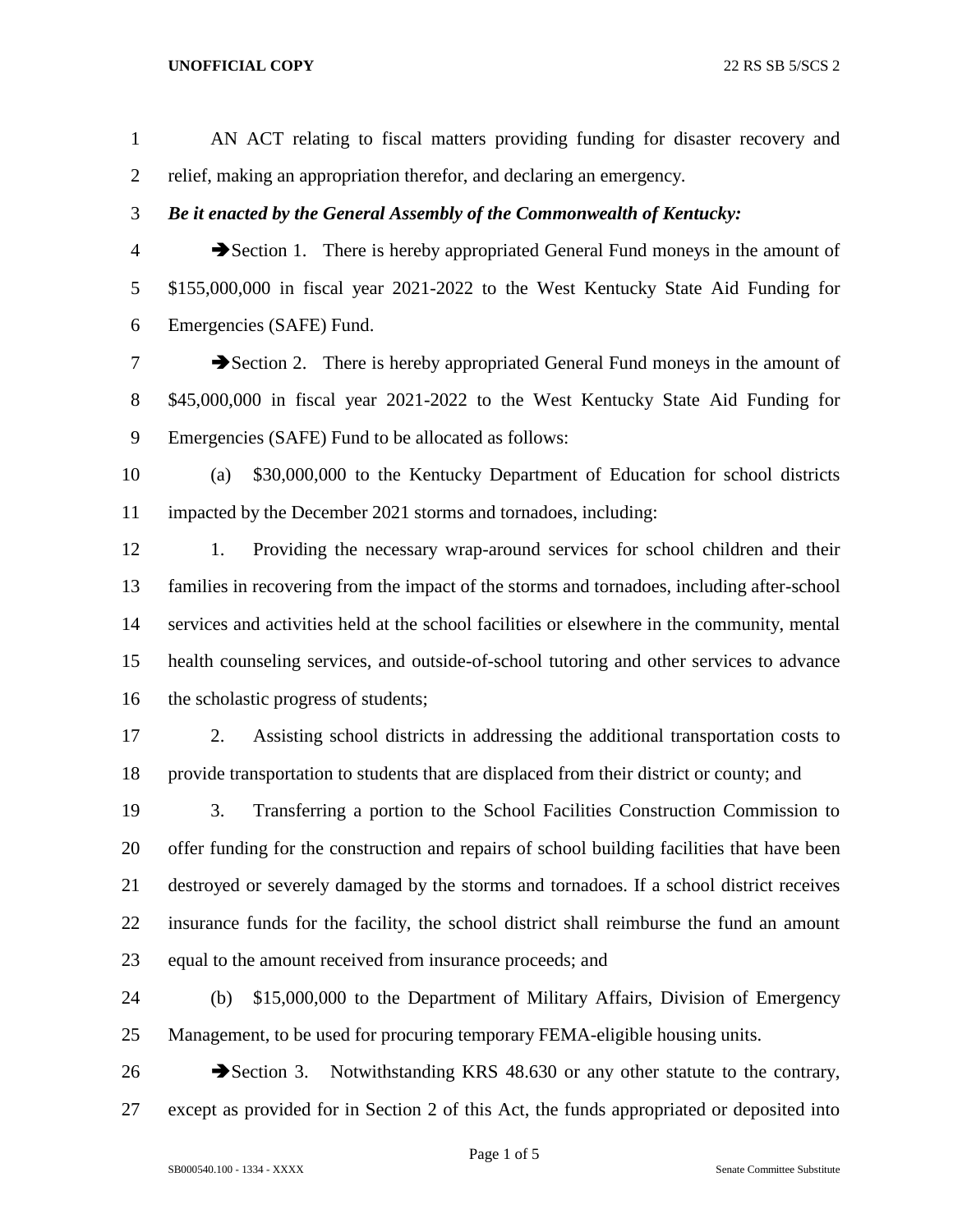| $\mathbf{1}$   | the West Kentucky State Aid Funding for Emergencies (SAFE) Fund shall not be                        |
|----------------|-----------------------------------------------------------------------------------------------------|
| $\overline{2}$ | expended, allocated, or appropriated without the express authority of the General                   |
| 3              | Assembly.                                                                                           |
| $\overline{4}$ | SECTION 4. A NEW SECTION OF KRS CHAPTER 39A IS CREATED TO                                           |
| 5              | <b>READ AS FOLLOWS:</b>                                                                             |
| 6              | <b>The West Kentucky State Aid Funding for Emergencies (SAFE) fund is</b><br>(1)                    |
| 7              | established and shall be:                                                                           |
| 8              | <b>Administered by the Department of Military Affairs, Division of Emergency</b><br>(a)             |
| 9              | <b>Management, in accordance with this section;</b>                                                 |
| 10             | A separate fund to provide financial assistance for those impacted by the<br>(b)                    |
| 11             | <b>December 2021 storms and tornadoes that occurred in the west Kentucky</b>                        |
| 12             | region; and                                                                                         |
| 13             | Used to provide financial support to the west Kentucky region to recover<br>(c)                     |
| 14             | from the devastation caused by the storms and tornadoes.                                            |
| 15             | <b>The Department of Military Affairs or the Division of Emergency Management</b><br>(2)            |
| 16             | shall not publicly advertise or solicit contributions from the general public that                  |
| 17             | could potentially impact fundraising efforts of not-for-profit disaster relief                      |
| 18             | <i><u>agencies.</u></i>                                                                             |
| 19             | The fund may receive state appropriations, gifts, grants, federal funds, and any<br>(3)             |
| 20             | other funds both public and private.                                                                |
| 21             | Moneys in the fund as of June 30, 2022, and June 30, 2023, shall not lapse and<br>$\left( 4\right)$ |
| 22             | shall carry forward until June 30, 2024.                                                            |
| 23             | Any interest earnings of the fund shall become a part of the fund and shall not<br>(5)              |
| 24             | <u>lapse.</u>                                                                                       |
| 25             | Eligibility to receive financial support from the fund shall be limited to a:<br>(6)<br>(a)         |
| 26             | City,<br><u>urban-county government, consolidated</u><br><i>local</i><br>county,<br>1.              |
| 27             | government, unified local government, or charter county government;                                 |

Page 2 of 5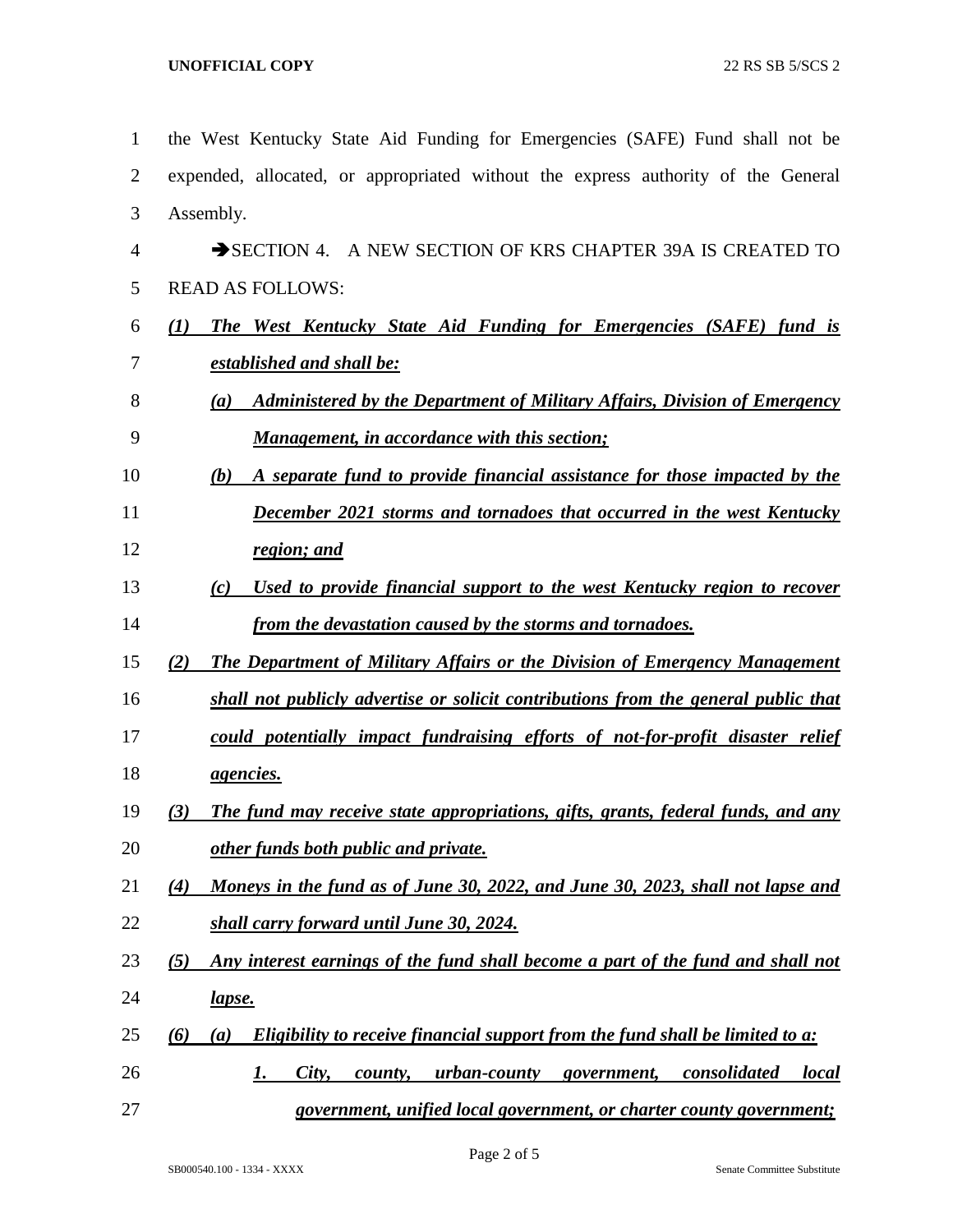| 1  |     | <b>Nonprofit or public utility service provider;</b><br>2.                            |
|----|-----|---------------------------------------------------------------------------------------|
| 2  |     | 3.<br><b>State agency; or</b>                                                         |
| 3  |     | <b>School district;</b><br>4.                                                         |
| 4  |     | that has disaster-related needs as a result of the devastation experienced            |
| 5  |     | from the December 2021 storms and tornadoes.                                          |
| 6  | (b) | An eligible recipient may receive moneys for expenses to provide disaster             |
| 7  |     | and recovery relief if the recipient:                                                 |
| 8  |     | Is located in the areas named in a Presidential Declaration of<br>1.                  |
| 9  |     | <b>Emergency relating to the storms and tornadoes that occurred in</b>                |
| 10 |     | December 2021; and                                                                    |
| 11 |     | Has disaster-related needs in response to the storms and tornadoes<br>2.              |
| 12 |     | that occurred in December 2021.                                                       |
| 13 | (c) | <b>Eligible expenses shall be those used to support disaster and recovery relief,</b> |
| 14 |     | including but not limited to:                                                         |
| 15 |     | <b>Replacement or renovation of public buildings damaged by the storms</b><br>1.      |
| 16 |     | <u>and tornadoes;</u>                                                                 |
| 17 |     | <b>Reimbursement for services, personnel, and equipment provided</b><br>2.            |
| 18 |     | during the response and recovery to communities impacted by the                       |
| 19 |     | storms and tornadoes;                                                                 |
| 20 |     | Funding to cities, counties, and publicly owned utilities for the costs of<br>3       |
| 21 |     | replacement or repair of publicly owned buildings and their contents                  |
| 22 |     | due to the damage from the storms and tornadoes;                                      |
| 23 |     | Assistance to cities and counties for expenses related to planning<br>4.              |
| 24 |     | efforts for rebuilding and recovering from the damage;                                |
| 25 |     | Assistance to utilities serving Graves, Caldwell, Muhlenberg, and<br><u>5.</u>        |
| 26 |     | <b>Hopkins Counties for resilient response and future risk reduction</b>              |
| 27 |     | through the burying of utility wires that will enhance power reliability,             |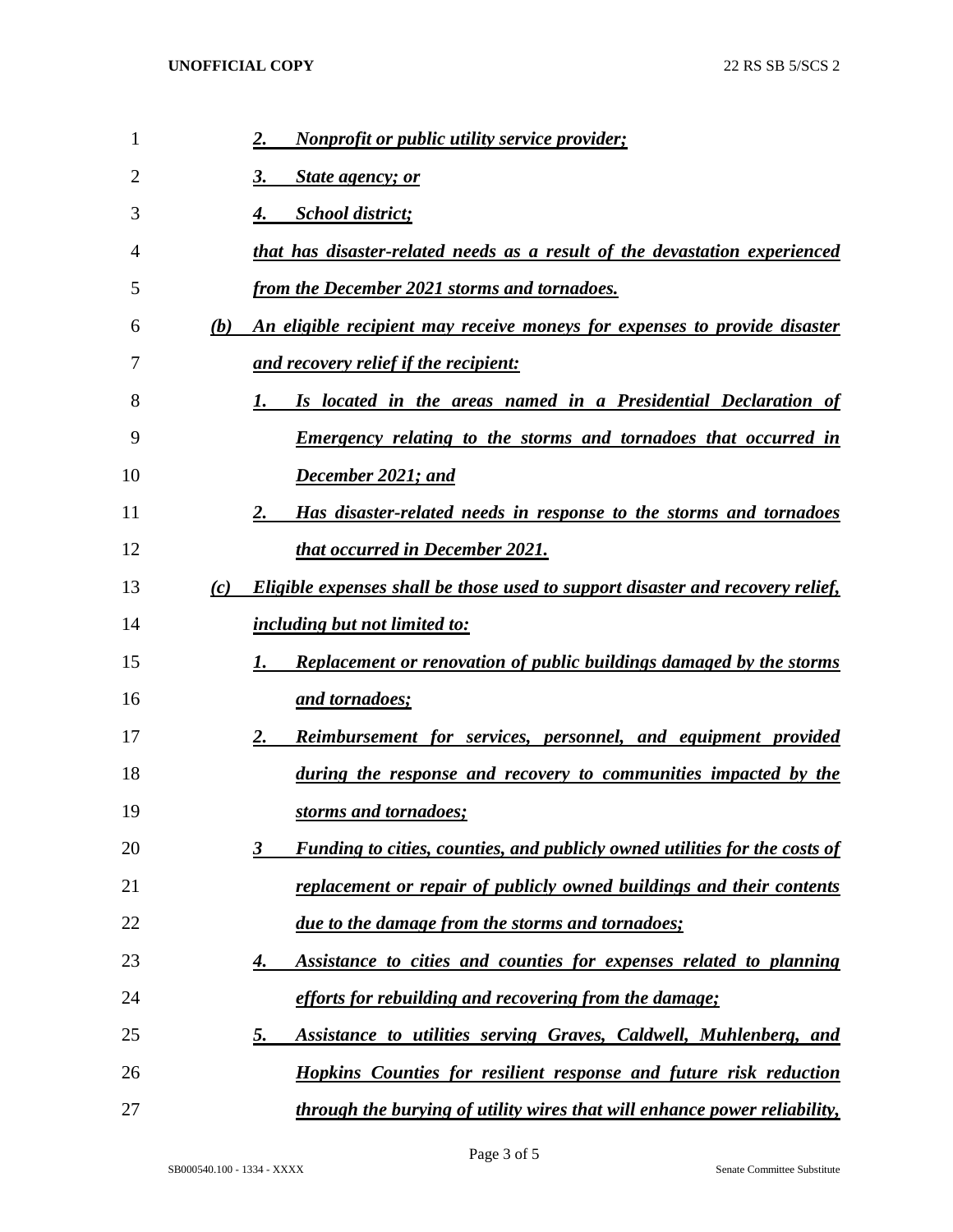| 1  | reduce power loss, and lessen risk to human life; and                                        |
|----|----------------------------------------------------------------------------------------------|
| 2  | Assistance to support disaster recovery and relief needs of local school<br>6.               |
| 3  | districts, including but not limited to:                                                     |
| 4  | Financial support for school districts that will experience a<br>а.                          |
| 5  | default in bond payments; and                                                                |
| 6  | Financial support to assist school districts with building needs.<br>b.                      |
| 7  | <b>Each recipient of moneys from the fund, including any agency of Kentucky state</b><br>(7) |
| 8  | government, shall:                                                                           |
| 9  | <u>Timely apply for federal emergency disaster grant assistance, other</u><br>(a)            |
| 10 | <u>financial disaster assistance, and insurance proceeds; and</u>                            |
| 11 | Adhere to the terms of the fund regarding reimbursement to the<br>(b)                        |
| 12 | Commonwealth if funds from other sources are subsequently received after                     |
| 13 | <i>the receipt of financial assistance from the state.</i>                                   |
| 14 | (8)<br><u>Moneys in the fund may be used for the advancement of moneys to cities</u><br>(a)  |
| 15 | and counties experiencing strained fiscal liquidity while awaiting                           |
| 16 | reimbursement from federal emergency management assistance<br><b>or</b>                      |
| 17 | <i>insurance claims.</i>                                                                     |
| 18 | Reimbursement of the advancement under paragraph (a) of this subsection<br>(b)               |
| 19 | shall:                                                                                       |
| 20 | <b>Be determined by the Department for Local Government's state-local</b>                    |
| 21 | <u>finance officer; and</u>                                                                  |
| 22 | Include a quarterly accounting of the advancement released and the<br><u>2.</u>              |
| 23 | <u>outstanding balance through June 30, 2024.</u>                                            |
| 24 | If a recipient of moneys from the fund subsequently receives moneys from<br>(9)<br>(a)       |
| 25 | any other source, the recipient shall reimburse the Commonwealth for the                     |
| 26 | <u>amount of the moneys received from the fund.</u>                                          |
| 27 | All moneys reimbursed to the Commonwealth under paragraph (a) of this<br>(b)                 |